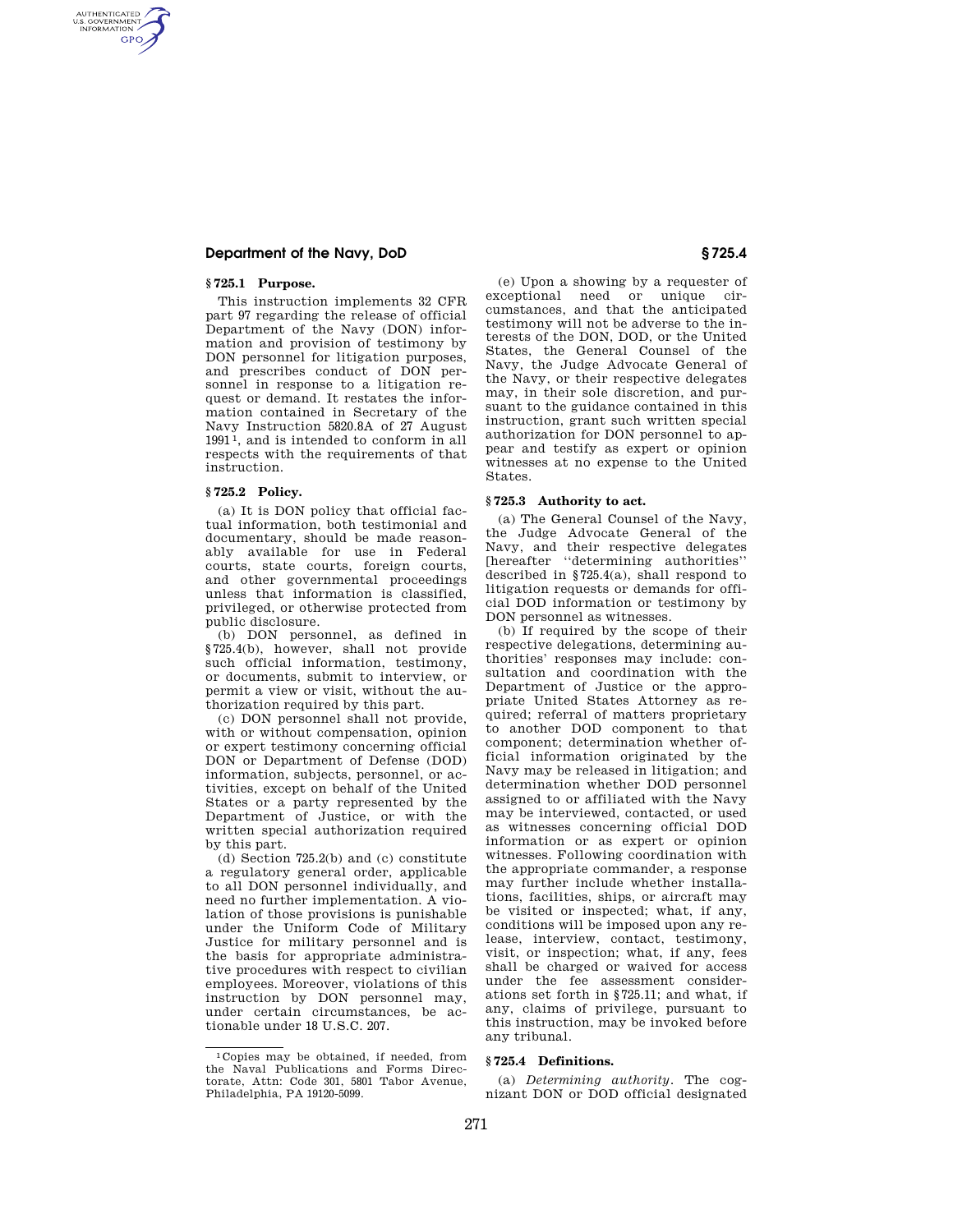# **§ 725.4 32 CFR Ch. VI (7–1–10 Edition)**

to grant or deny a litigation request. In all cases in which the United States is, or might reasonably become, a party, or in which expert testimony is requested, the Judge Advocate General or the General Counsel of the Navy, depending on the subject matter of the request, will act as determining authority. In all other cases, the responsibility to act as determining authority has been delegated to all officers exercising general court-martial convening authority, or to their subordinate commands, and to other commands and activities indicated in §725.6.

(b) *DON personnel.* Active duty and former military personnel of the naval service including retirees; personnel of other DOD components serving with a DON component; Naval Academy midshipmen; present and former civilian employees of the DON including nonappropriated fund activity employees; non-U.S. nationals performing services overseas for the DON under provisions of status of forces agreements; and other specific individuals or entities hired through contractual agreements by or on behalf of DON, or performing services under such agreements for DON (e.g., consultants, contractors and their employees and personnel).

(c) *Factual and expert or opinion testimony.* DON policy favors disclosure of factual information if disclosure does not violate the criteria stated in §725.8. The distinction between factual matters, and expert or opinion matters (where DON policy favors non-disclosure), is not always clear. The considerations set forth below pertain.

(1) Naval personnel may merely be percipient witnesses to an incident, in which event their testimony would be purely factual. On the other hand, they may be involved with the matter only through an after-the-event investigation (e.g., JAGMAN investigation). Describing the manner in which they conducted their investigation and asking them to identify factual conclusions in their report would likewise constitute factual matters to which they might testify. In contrast, asking them to adopt or reaffirm their findings of fact, opinions, and recommendations, or asking them to form or express any other opinion—particularly one based

upon matters submitted by counsel or going to the ultimate issue of causation or liability—would clearly constitute precluded testimony under the above policy.

(2) Naval personnel, by virtue of their training, often form opinions because they are required to do so in the course of their duties. If their opinions are formed prior to, or contemporaneously with, the matter in issue, and are routinely required of them in the course of the proper performance of their professional duties, they constitute essentially factual matters (*i.e.*, the opinion they previously held). Opinions formed after the event in question, including responses to hypothetical questions, generally constitute the sort of opinion or expert testimony which this instruction is intended to severely restrict.

(3) Characterization of expected testimony by a requester as fact, opinion, or expert is not binding on the determining authority. When there is doubt as to whether or not expert or opinion (as opposed to factual) testimony is being sought, advice may be obtained informally from, or the request forwarded, to the Deputy Assistant Judge Advocate General (General Litigation) or the Associate General Counsel (Litigation) for resolution.

(d) *Litigation.* All pretrial, trial, and post-trial stages of all existing or reasonably anticipated judicial or administrative actions, hearings, investigations, or similar proceedings before civilian courts, commissions, boards (including the Armed Services Board of Contract Appeals), or other tribunals, foreign and domestic. This term includes responses to discovery requests, depositions, and other pretrial proceedings, as well as responses to formal or informal requests by attorneys or others in situations involving, or reasonably anticipated to involve, civil or criminal litigation.

(e) *Official information.* All information of any kind, however stored, in the custody and control of the DOD and its components including the DON; relating to information in the custody and control of DOD or its components; or acquired by DOD personnel or its component personnel as part of their official duties or because of their official status within DOD or its components,